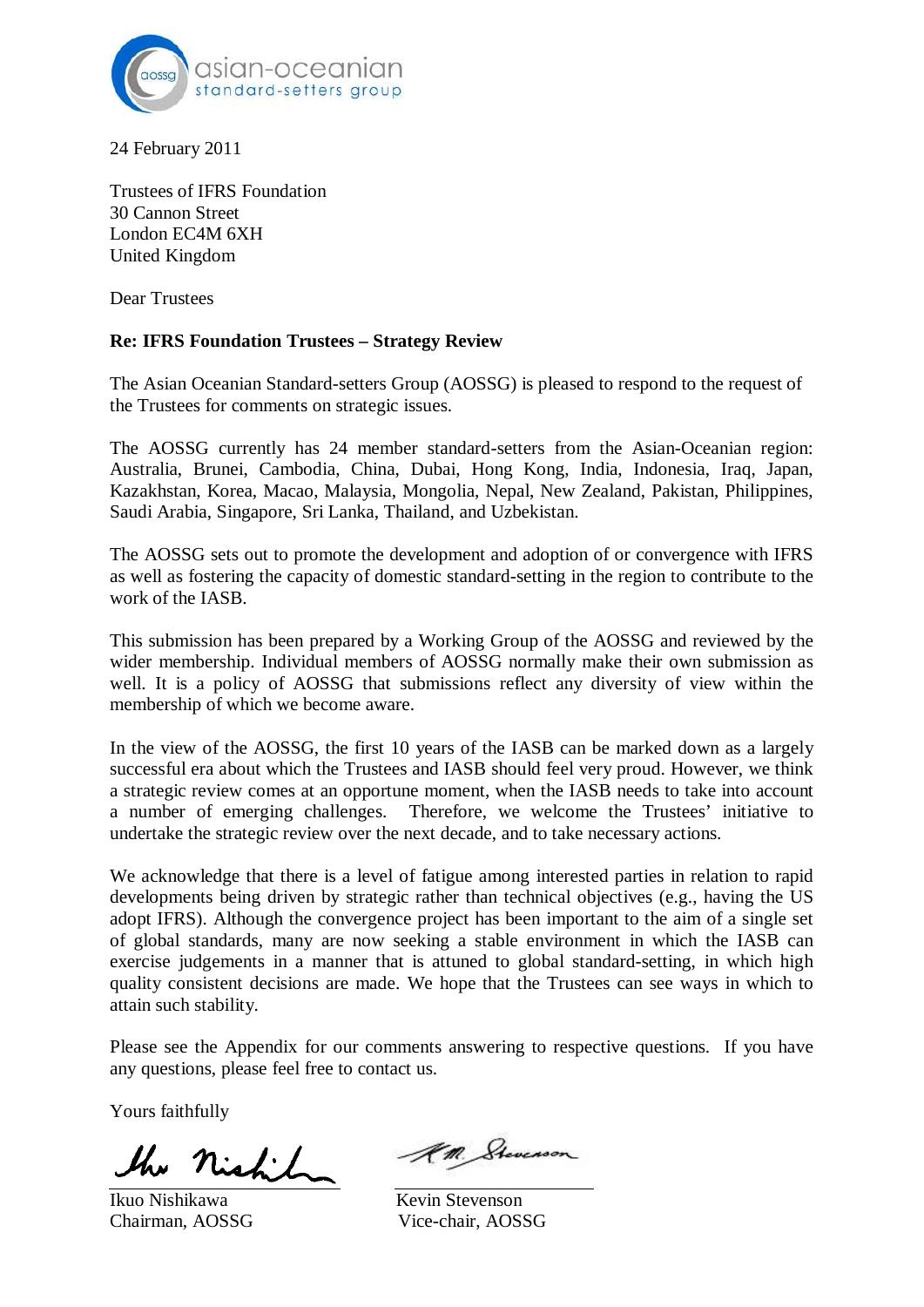# **Appendix**

## **Mission: How should the organisation best define the public interest to which it is committed?**

#### **Q1 – defining the public interest**

*The current Constitution states, "These standards [IFRSs] should require high quality, transparent and comparable information in financial statements and other financial reporting to help investors, other participants in the world's capital markets and other users of financial information make economic decisions." Should this objective be subject to revision?*

- 1.1 The AOSSG considers that the mission stated in the Constitution is generally appropriate in terms of working in the public interest.
- 1.2 The AOSSG also considers that a focus on users in capital markets making economic decisions is generally appropriate, because the focus of attention should be general purpose financial statements, and not special purpose financial statements that users such as regulators can demand to suit their needs. Regulators may also be users of general purpose financial statements, but those statements should not be unduly influenced by the special needs of regulators, which can be met in other ways.
- 1.3 The AOSSG notes, however, that the IFRS Foundation and IASB view of the 'world's capital markets' seems implicitly to be often focused on larger developed capital markets for large multinational listed securities. Even under the current constitution, however, the term 'capital markets' embraces markets for capital for all for profit entities preparing general purpose financial statements.
- 1.4 The AOSSG considers there should be a wider view of 'world's capital markets' that incorporates all capital markets where market participants rely on general purpose financial statements. The AOSSG thinks this would include emerging listed and other private sector capital markets, including many private capital markets where general purpose financial statements are used.
- 1.5 In addition, while we agree that the primary purpose of financial reporting should be the effective functioning of world capital markets, we think that financial reporting also has broader impacts, either directly or indirectly. As far as we have observed, those include regulatory impacts (such as where legislation applicable to corporate entities links the calculation of distributable appropriations to entities' accounting profits), tax code impacts (such as where the calculation of taxable income is linked to entities' accounting profits), management reporting impacts (for financial planning purposes),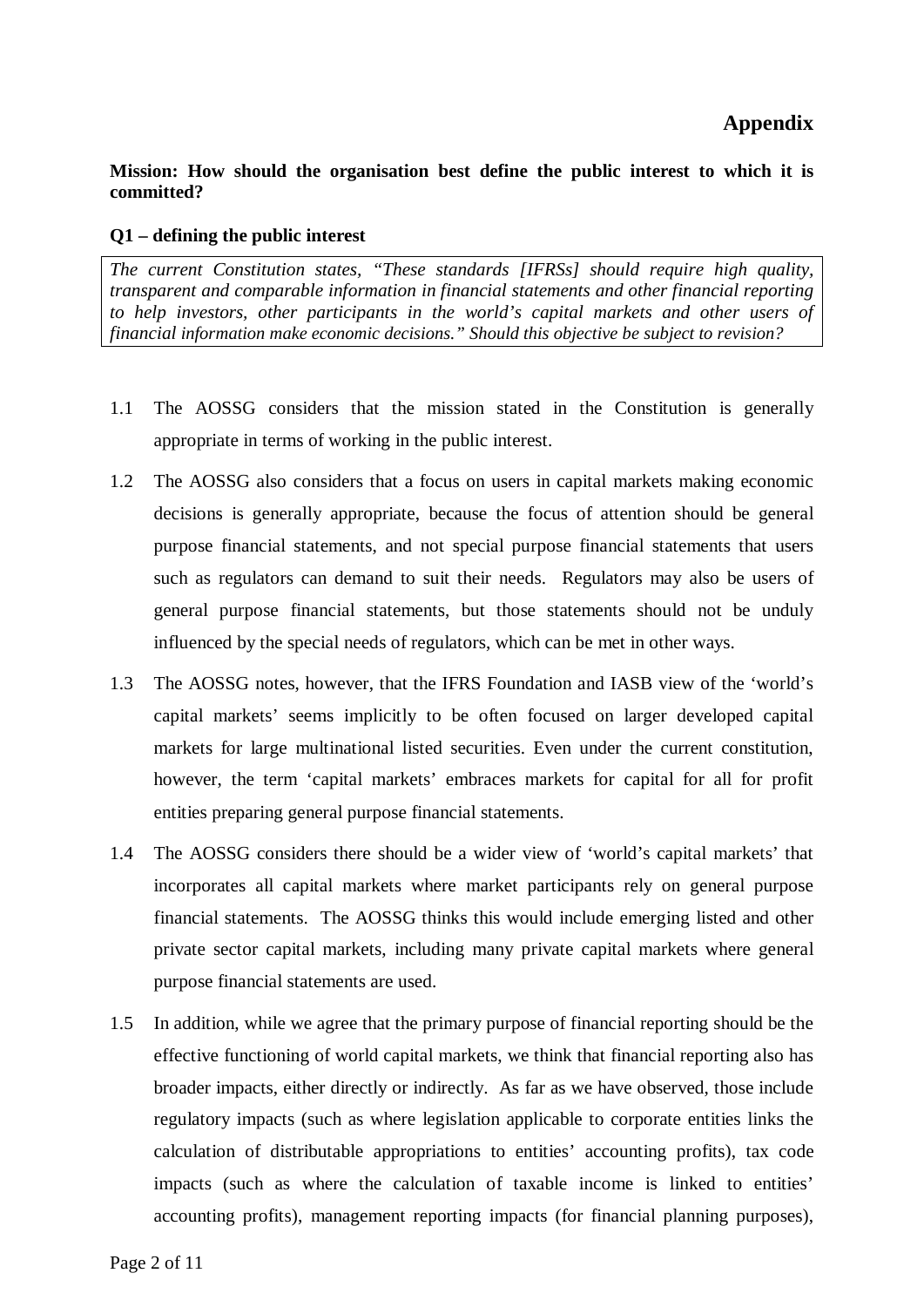impacts on debt and other covenants, and so forth. Therefore, in order to promote the global acceptance of the standards, we believe that the mission should explicitly acknowledge these aspects as well.

1.6 The AOSSG is of the view that there should be a greater recognition that in setting global standards, the benchmark cannot be easily or too quickly set at the 'gold standard' level. National standard setters need to manage the pace of change so that it matches the capacity for that change, and this needs to also be kept in mind when setting global standards for a world with diverse backgrounds and stages of development. This view is not intended as an argument for weaker or compromised standards. Rather the view is based on the idea that constituents around the globe should be able to embrace the standards established by the IASB. We believe that the IASB needs to better embrace a global outlook and be less focused on achieving convergence with US GAAP.

# **Q2 – financial stability**

*The financial crisis has raised questions among policymakers and other stakeholders regarding the interaction between financial reporting standards and other public policy concerns, particularly financial stability requirements. To what extent can and should the two perspectives be reconciled?*

- 2.1 The AOSSG considers that helping to ensure financial stability is primarily the role of governments supported by their securities and prudential regulators who can demand the information they require.
- 2.2 The AOSSG considers it would be inappropriate to make financial stability and similar public policy concerns an objective of the IASB. This would be tantamount to changing the objectives specified in the conceptual framework for financial reporting and for an aspiration which standard-setting could never hope to realise. While acknowledging the interrelationship, financial reporting should play a part in the economic decision-making of users by providing them with relevant and reliable financial information. It should not be premised on any policies for achieving favoured patterns of behaviour among users. That would inject bias into financial reporting; a bias coming from the judgements of various governments and regulators pursuing diverse objectives of which standard-setters could not claim any mastery.
- 2.3 The AOSSG considers that the most effective way for accounting standards to contribute to financial stability is for them to be of high quality, facilitating high quality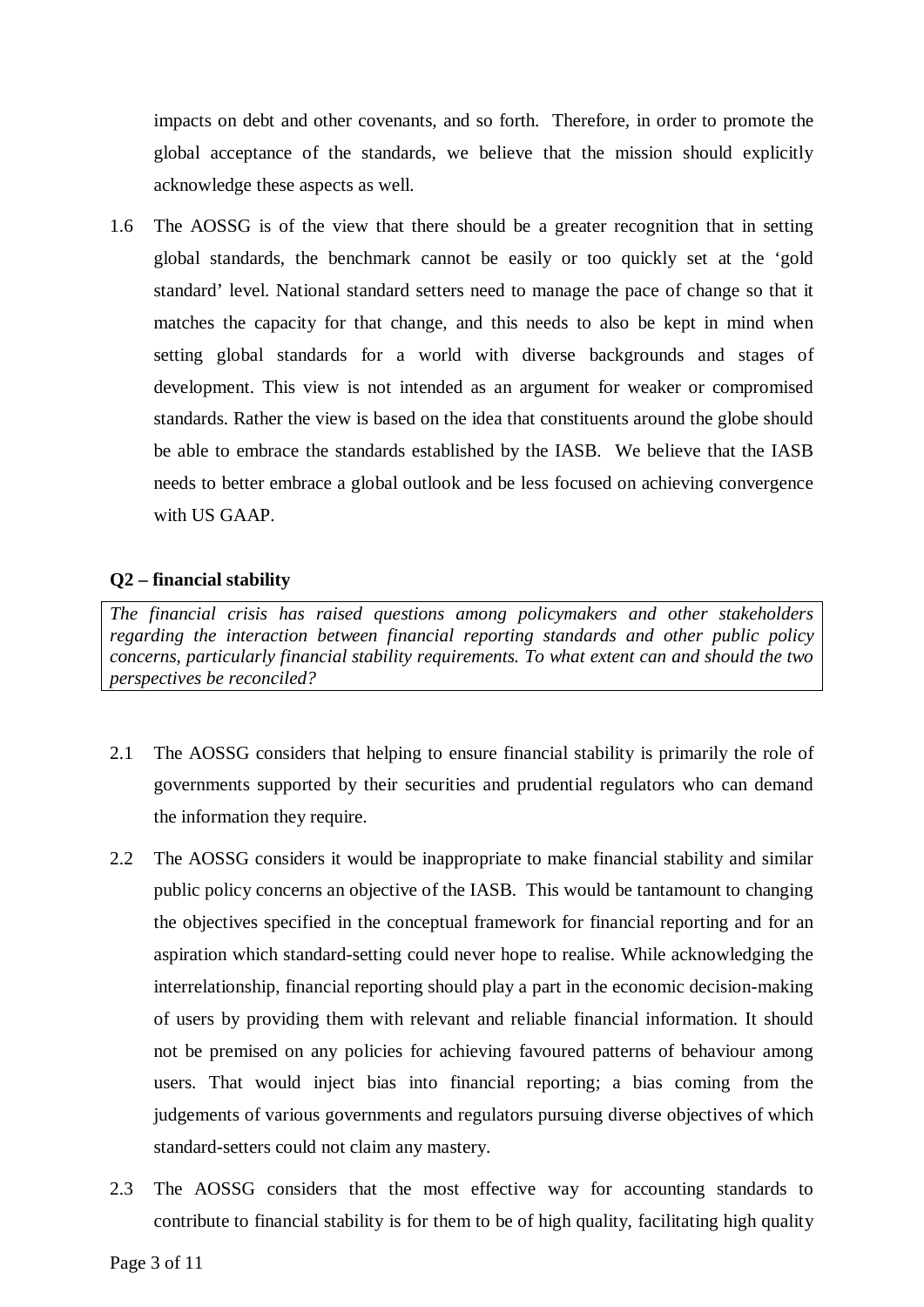financial reporting. Financial stability could be harmed if financial reporting is deficient and decisions are made on the basis of misleading or inadequate information. The financial crisis highlighted areas of weakness in financial reporting that need to be addressed. However, since high quality financial reporting is already the objective of financial reporting, that objective does not need to be reframed in terms of financial stability. To make financial reporting a tool of achieving financial stability is another matter altogether and one which we would oppose.

- 2.4 The AOSSG would be concerned about the notion of financial stability being an objective for IFRSs because the information needs of regulators should not take precedence over the needs of general purpose users. Furthermore, financial stability is sometimes cited as a basis for avoiding transparency, particularly as it relates to income statement volatility.
- 2.5 If there is a concern that users or preparers might behave illogically as a result of reporting more relevant information, the answers should be sought in better education and better communication when reporting. Trying to avoid transparency for the sake of financial stability cannot be conducive to meaningful reporting.

# **Governance: how should the organisation best balance independence with accountability?**

In responding to O3 and O4, the AOSSG does not necessarily agree that independence and accountability are competing concepts. Accountability can be achieved without losing independence – as long as the technical decision-making is insulated from political interference (see comments on Q5).

# **Q3 – governance of the IFRS Foundation**

*The current governance of the IFRS Foundation is organised into three major tiers: the Monitoring Board, IFRS Foundation Trustees, and the IASB (and IFRS Foundation Secretariat). Does this three-tier structure remain appropriate?*

3.1 The AOSSG generally agrees that the current governance structure which consists of the Monitoring Board, IFRS Foundation Trustees, and the IASB remain appropriate. However, while members have different perspectives as to whether it should be characterised as a "*three-tiered structure*" or a "*two-tiered+ structure*", where the Monitoring Board is viewed as an avenue for providing public comments if the Trustees and the IASB are not effectively functioning.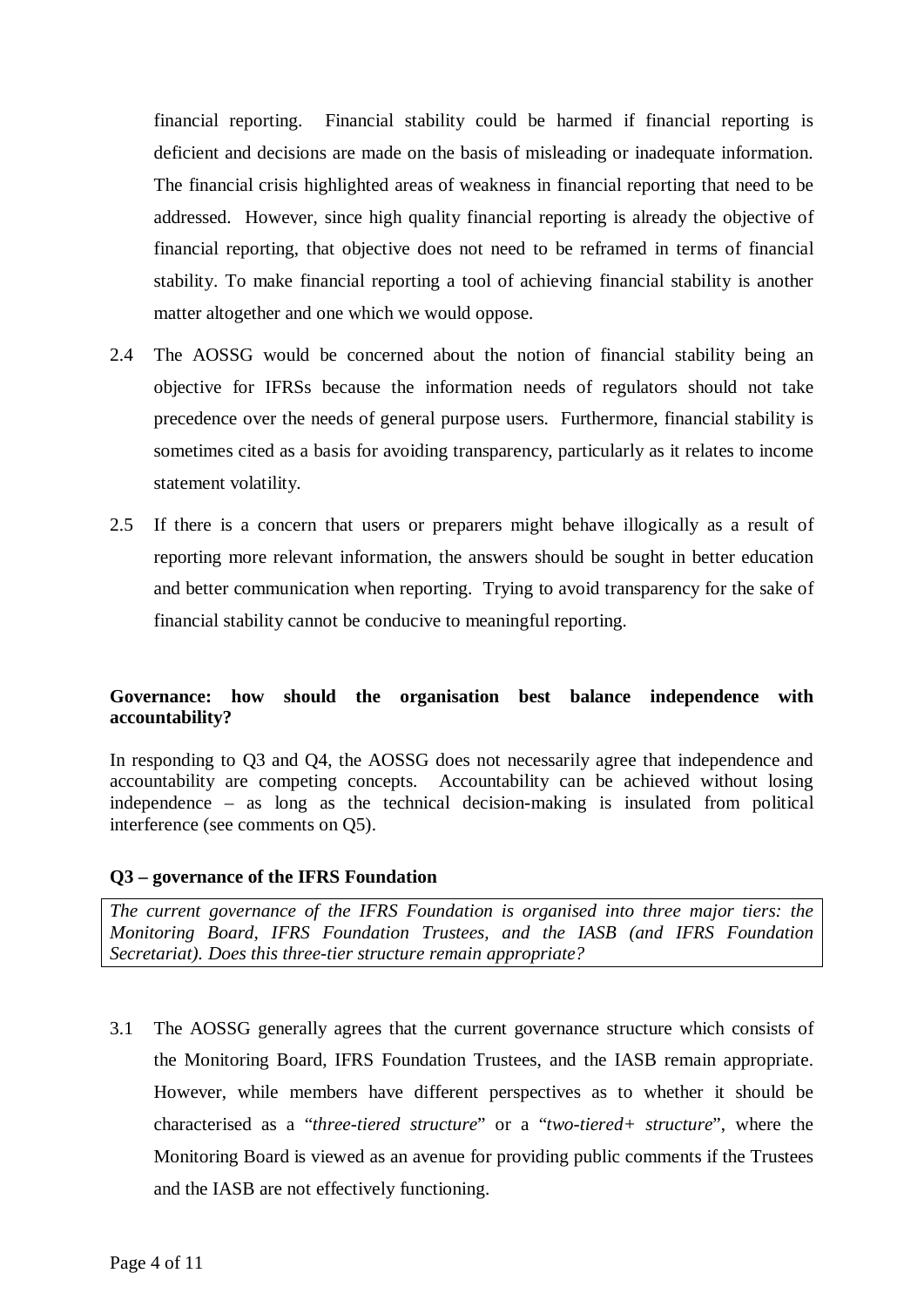3.2 In essence, we believe that the function of the Monitoring Board should be to provide independent assurance that the Trustees and the IASB are properly discharging their functions. The Monitoring Board should have no executive function and should be comprised of those with sufficient experience of, or exposure to, IFRS to be respected in their views. Accordingly, we would expect that the Monitoring Board would be largely, but not exclusively, comprised of people from countries applying IFRS, taking into consideration the need for diversity of membership from the developed, emerging and smaller economies. The Monitoring Board need not be a large group and should not be allowed to become a replication of the Trustees.

# **Q4 – formal political endorsement**

*Some stakeholders have raised concerns about the lack of formal political endorsement of the Monitoring Board arrangement and about continued insufficient public accountability associated with a private-sector Trustee body being the primary governance body. Are further steps required to bolster the legitimacy of the governance arrangements (including in the areas of representation of and linkages to public authorities?*

- 4.1 As stated in our response to Q3, we support the current governance structure which consists of the Monitoring Board, IFRS Foundation Trustees, and the IASB. Ideally, truly global financial reporting will be achieved with one set of high-quality standards and uniform regulation and enforcement that help ensure the uniform compliance with standards rather than just the development of uniform accounting standards. Taking into account that regulations and enforcements are based on legal decrees in some jurisdictions, such uniformity may necessitate the endorsement of governments.
- 4.2 Uniform regulation would appear to be a longer term goal and we believe that the current focus should be the development of high quality globally accepted accounting standards. The AOSSG, therefore, believes that the formal political endorsement of the Monitoring Board by governments (such as G20) is unnecessary, as it may further complicate the standard setting process. Nevertheless, the Monitoring Board should enhance its accountability to the public at large, through the transparency of its activities including the reasons why they consider the Trustees' actions appropriate for selected aspects.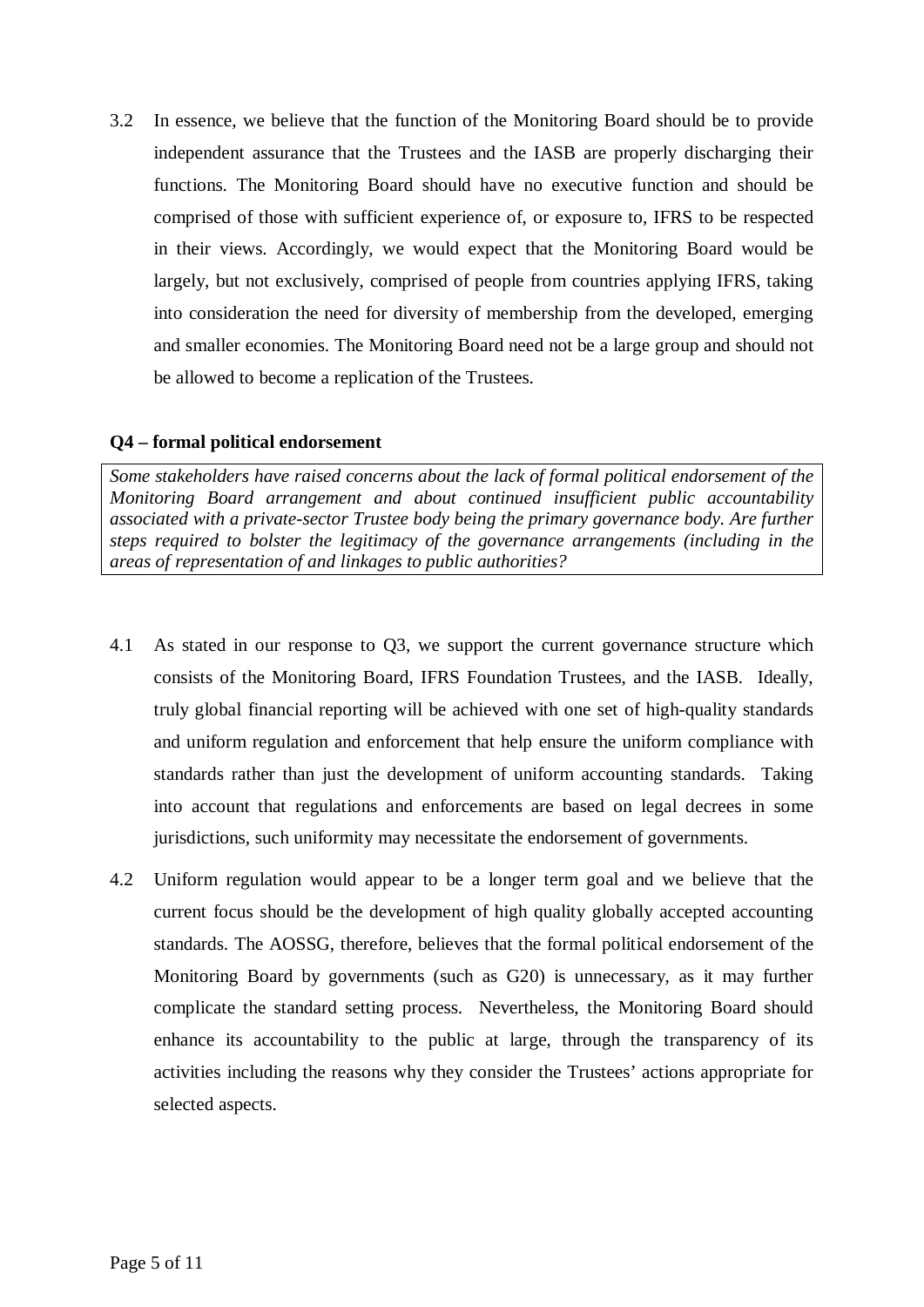**Process: how should the organisation best ensure that its standards are high quality, meet the requirements of a well functioning capital market and are implemented consistently across the world?**

#### **Q5 – structure of standard setting process**

*Is the standard-setting process currently in place structured in such a way to ensure the quality of the standards and appropriate priorities for the IASB work programme?*

- 5.1 The AOSSG considers that the separation achieved between the oversight/funding of standard setting (through the Trustees) and standard setting (through the IASB) is critical and must be maintained because they are fundamentally different roles and the separation is needed to avoid many of the conflicts that might otherwise arise.
- 5.2 The AOSSG has been disappointed that there have been occasions where apparently adequate processes seem not to have been followed during the decision-making of the IASB due to a number of reasons. The current maelstrom sees the combined effects of the following all happening at the same time:
	- (a) the global financial crisis;
	- (b) the somewhat unbalanced and urgent efforts for US GAAP/IFRS convergence;
	- (c) the transition to IFRS in many jurisdictions; and,
	- (d) the maturation of some important long-running projects.

Responses to those influences have seemed to be taking place too quickly to achieve high quality consistent outcomes, or at least they have threatened the chances of achieving such outcomes.

- 5.3 Looking back to the past, we question whether continuing down the path of scrutinizing due process is only the way forward. This has been going on now for nearly 10 years, and it seems to us that change is being resisted by one or more parties, often due to the concern over the associated costs. Indeed, it seems to us that the credibility of IFRS is being questioned far too often.
- 5.4 The AOSSG believes that the Trustees and the IASB must work hard first to seek a mechanism to find high-quality answers at earlier stages of the standard-setting process, while ensuring the independence of the standard setting process. In this respect, further development of techniques for the assessment of the impacts of proposed new accounting standards should be considered. In addition, we think achieving these things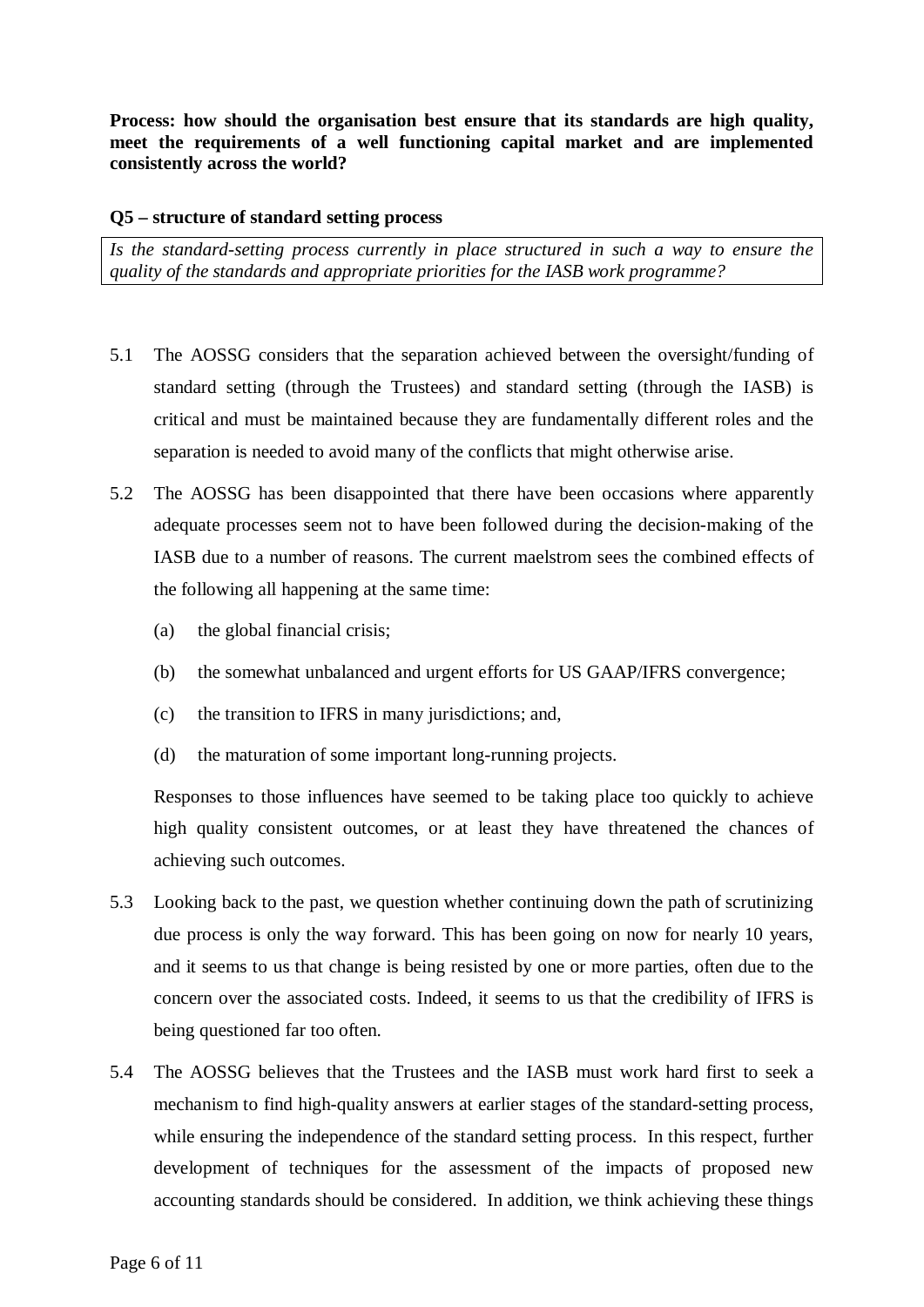is more a question of attitudes and professional judgement than of process. The processes are important, but of themselves they do not ensure good decision-making.

- 5.5 We think that much has been achieved in 10 years but improvement is needed, especially in dealing with the immediate challenges.
- 5.6 In strategic terms, we believe emphasis should be shifted towards the implementation of the standards originally envisaged on the work program, facilitating the efforts of transitioning jurisdictions, rather than undue haste for reform and preoccupation with convergence with US GAAP.
- 5.7 While we do not think it necessary to treat 2011 as such a watershed, improvement of the process is always welcome. Considering that many jurisdictions are making the transition to IFRS, an in-depth review may be warranted at this point in time. If such transitioning is highly successful, everything else to which the Trustees and IASB aspire will follow.

#### **Q6 – application and implementation issues**

*Will the IASB need to pay greater attention to issues related to the consistent application and implementation issues as the standards are adopted and implemented on a global basis?*

- 6.1 The number and extent of application and implementation issues seems likely to increase as more jurisdictions apply IFRSs, particularly those with a long history of more rule-based standards. It needs to be acknowledged that GAAP, whether domestic or international, comprises the formal literature and many other supporting, but less formal, precedents and educational processes. Jurisdictions making the transition from their old GAAPs to IFRS face the prospect of jettisoning all those informal supports and having only the formal, written IFRS as their focus. In the early days of IFRS we saw many calls for interpretation when jurisdictions realised this was happening. We have observed that those calls were largely resisted, to protect principles-based standards, and gradually professional judgement and all the informal supports for standards were rebuilt. Jurisdictions with a history in IFRS no longer seek many interpretations and the national standards setters and the IFRS interpretations committee have reasonably effective protocols in place to maintain this position.
- 6.2 Some question if this situation will continue to be true. There are continuing pressures for domestic standards or carve-outs, sometimes to deal with emerging issues for which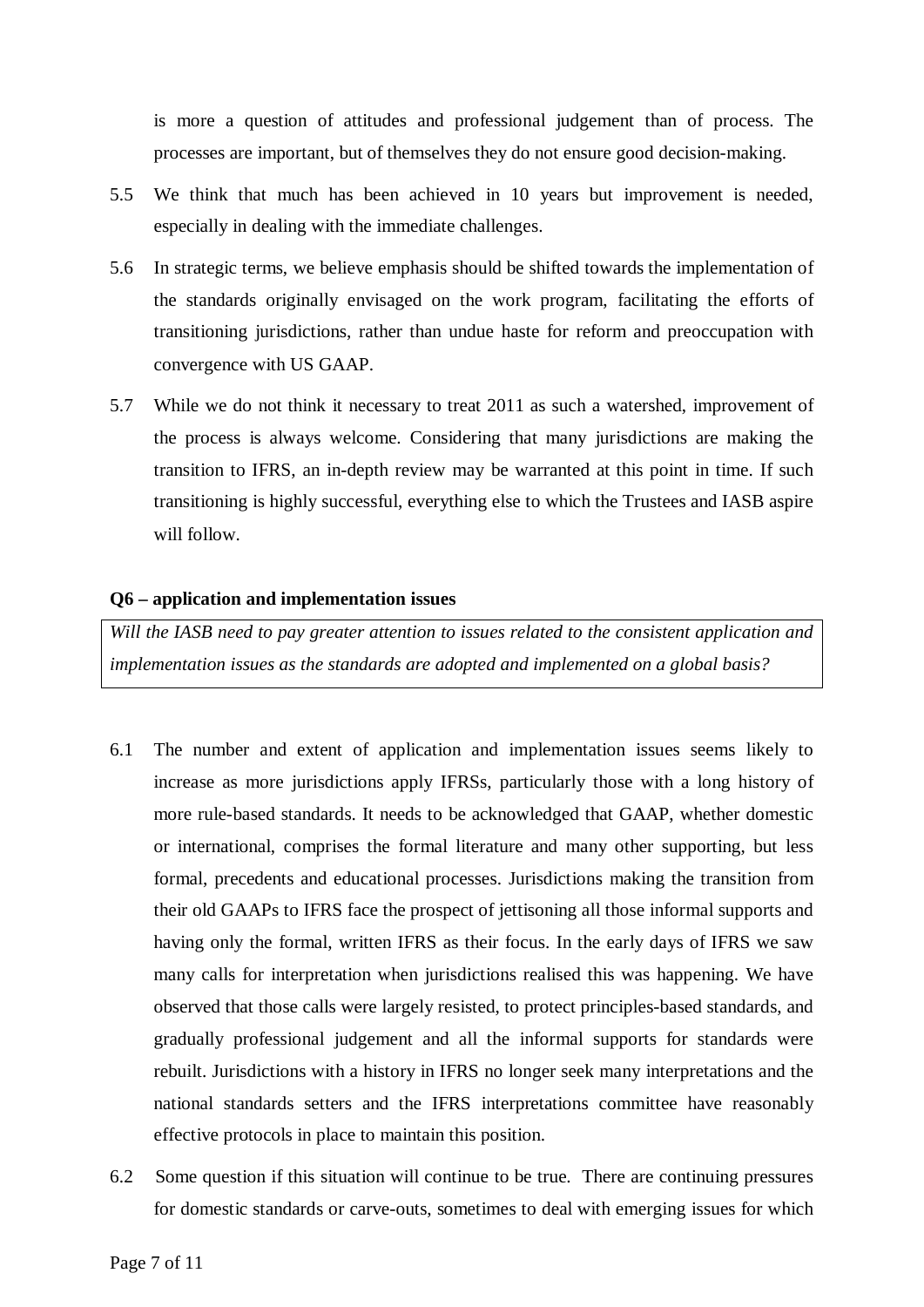the application of IFRSs is not clear. For example, there are the issues emerging from Islamic finance transactions for which there are varying application or even alternative standards that have been gaining recognition.

- 6.3 The pressures may build further as many important IFRSs are revised. Those pressures may be particularly acute for transitioning jurisdictions that have to catch up with the combined formal and informal parts of IFRS known to those experienced with IFRS.
- 6.4 The AOSSG is firmly of the view that the answer to problems of transitioning jurisdictions does not necessarily lie in more formalised interpretations of IFRS. Some view that it is essentially an educational challenge in which strategies are needed to make IFRS training and 'informal IFRS' accessible.
- 6.5 Yet, others question if such informal supports for IFRS are effective in contributing to the efficient operation of the world capital markets, where such educational tools vary significantly between stakeholders. It may effectively result in many sets of international financial reporting standards, rather than the original ambition of a single set of financial reporting standards in the world. .
- 6.6 The AOSSG wonders if there are not ways of making the technical databases and experiences of the larger firms and other large educators into sources for the training of accountants and regulators around the world. As a lateral thought, would those entities be prepared to come to arrangements with not-for-profit IFRS centres of excellence, perhaps regionally located, to facilitate training and knowledge transfer in ways that protects the firms' duties to their clients? Perhaps there are mutually beneficial strategies that could be devised.
- 6.7 There are some issues that, while not unique to a particular region, may be of greater significance to that region than to others, such as issues concerning Islamic finance. In this context, we consider there is a role for organisations such as the AOSSG in researching issues and making recommendations to the IASB, which may be facilitated by having regional offices of the IFRS Foundation such as that recently announced for Tokyo .
- 6.8 The AOSSG also believes the IASB needs to provide longer comment periods for proposals (as already allowed for in respect of major projects in the IASB's *Due Process Handbook*) to help ensure that proposals are thoroughly debated and tested. The due process serves multiple purposes; it is not just to ensure quality in the decisionmaking processes of the IASB. It is educational too. In this regard, the huge increase in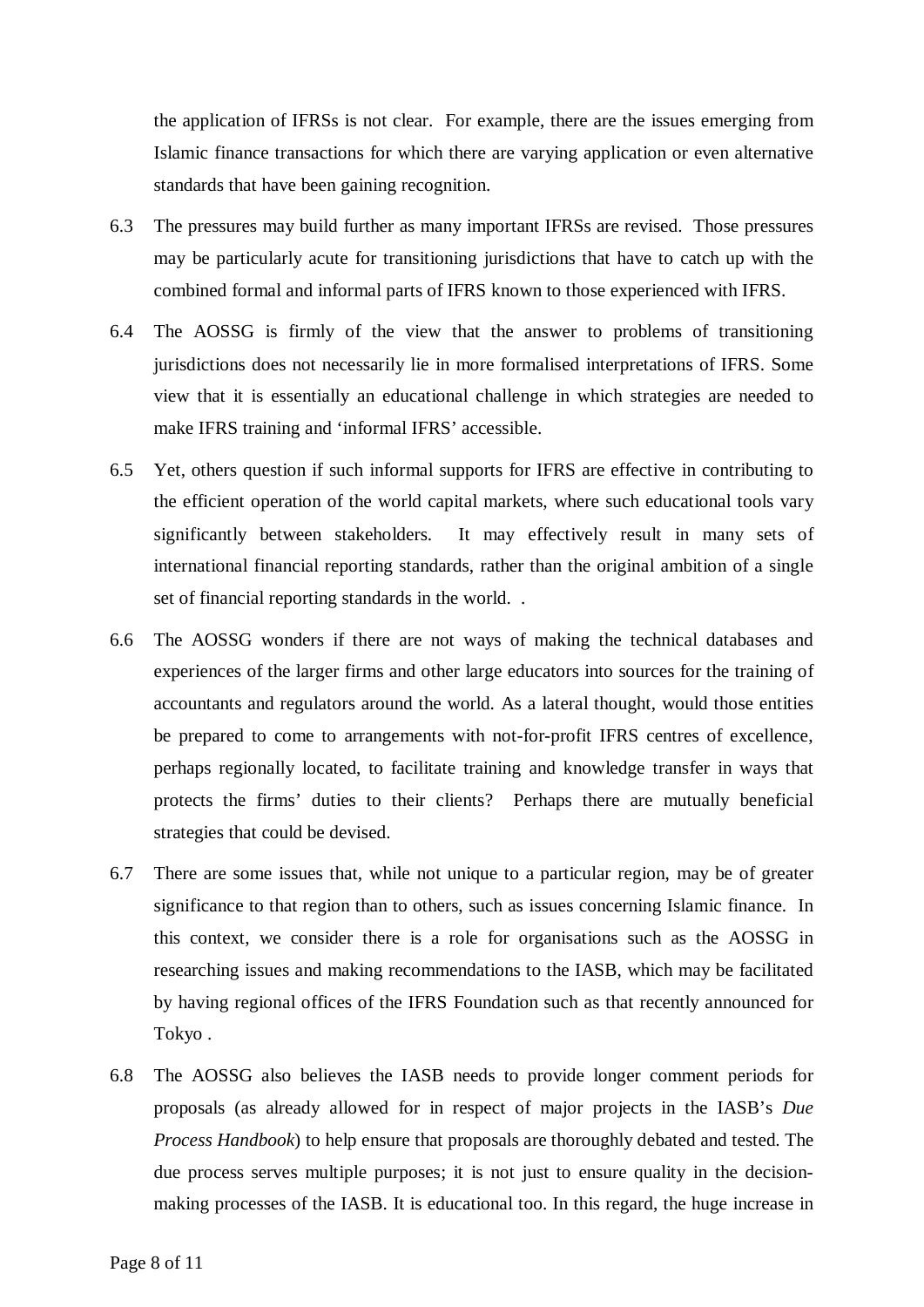effort of the IASB to reach out in recent times around the world has served it and its constituents very well.

- 6.9 The AOSSG believes that domestic standard-setting can, and does, play a vital role in the development of and application of IFRS. In this regard, we would like to see the Trustees and IASB positively promoting domestic standard-setting, especially in developing countries. The AOSSG is, itself, committed to that promotion, but we are but one region in the world and not the sole possible source of assistance even in our own region.
- 6.10 Also refer to comments on Q8.

# **Financing: how should the organisation best ensure forms of financing that permit it to operate effectively and efficiently?**

## **Q7 – automaticity of financing**

*Is there a way, possibly as part of a governance reform, to ensure more automaticity of financing?*

- 7.1 The Trustees are well aware of the need for a better funding model for the IASB, and the AOSSG supports their attempts to find one. The AOSSG thinks that this issue needs to be addressed in the light of its comments on Q1. The funding model should be reflective of the parties for whom standards are being set. If the Trustees and IASB are too narrowly focussed in terms of sectors and groups of users, the likelihood is that the funding model will be too narrowly conceived.
- 7.2 In our view, each jurisdiction applying IFRS should be funding a share of the costs of establishing IFRS. The basis for that sharing should be a proxy for capacity to pay, such as relative GDP. It may well be that an additional social overlay might be needed to assist developing countries to make the transition. This might be needed, for example, where the domestic accounting profession or government is particularly poorly placed to bear its share of costs on a relative GDP basis.
- 7..3 The AOSSG believes that the Trustees should be actively seeking proportionate funding from the 120 or so jurisdictions applying or committing to apply IFRS. If that could be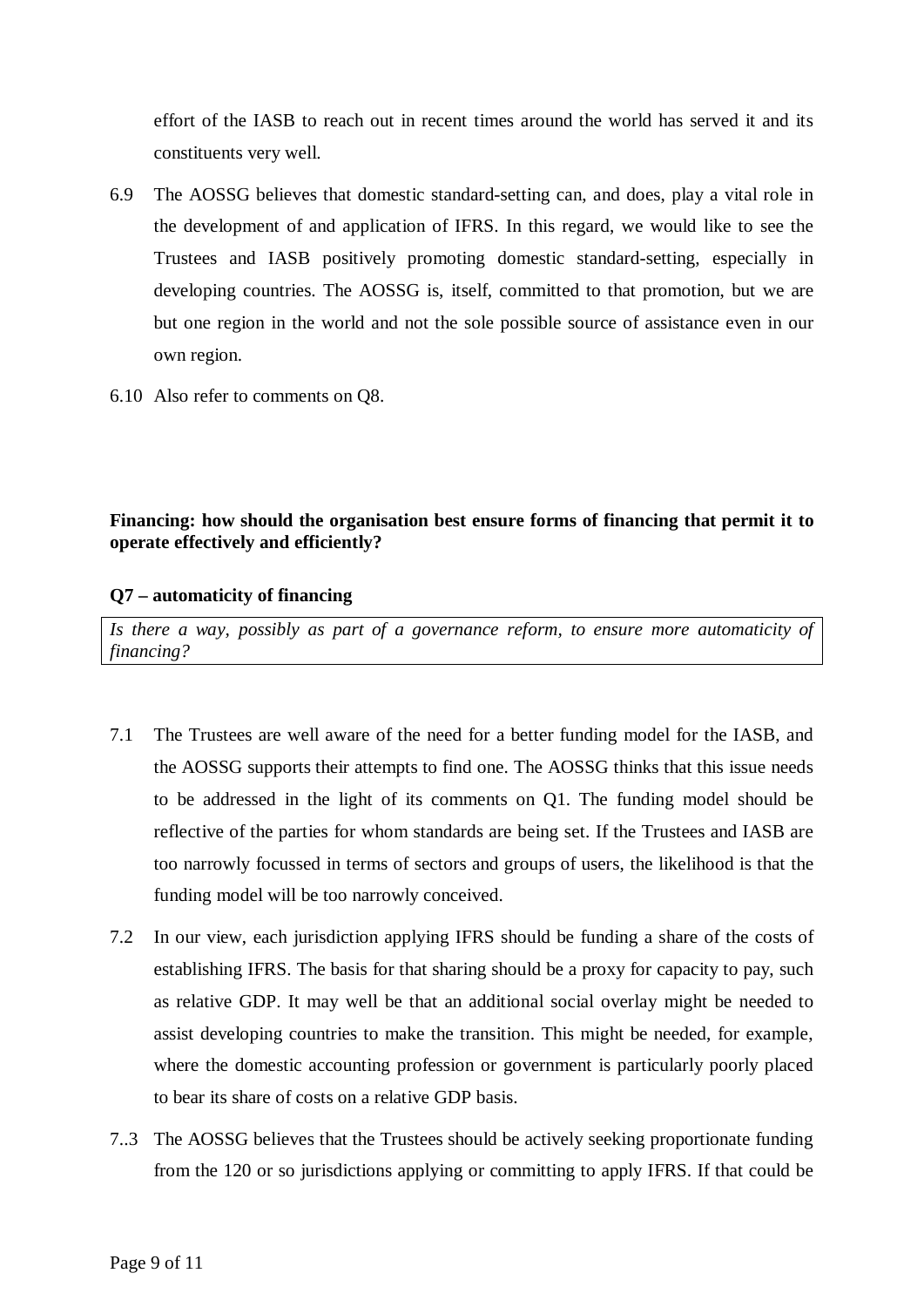achieved it would probably mean the budget would not be a significant issue and that the burden would be equitably spread.

#### **Q8 Other issues**

*Are there any other issues that the Trustees should consider?*

#### **Consultation periods**

- 8.1 The AOSSG has found it difficult to provide comments to the IASB on its Exposure Drafts and other consultative documents within the set comment periods. This is partly because we actively involve the standard-setters in 24 jurisdictions, using smaller working groups of say 8 to 10. Those jurisdictions are widely-spread geographically, limiting the ability to discuss and resolve issues in face-to-face meetings. Also, we approach the IASB's proposals from a number of different perspectives, including the Islamic Finance perspective, and it takes time to properly assess the likely impacts of the IASB's proposals.
- 8.2 The AOSSG believes that the IASB needs to be particularly mindful of the issues faced by jurisdictions with constituents who typically work in languages other than English. The languages in our region are quite diverse. This issue is extenuated by the varying stages of development and relative progress along the path to IFRSs.
- 8.3 The AOSSG recommends that the IASB's work program allow for longer comment periods to enable sufficient time for constituents in AOSSG jurisdictions to understand the implications of the proposals and for the AOSSG to properly debate the proposals so that its comments to the IASB can be as comprehensive and helpful as possible.

#### **Q8 – other issues – regional bodies**

8.4 The AOSSG considers the AOSSG model (of a regional grouping of standard setters) is proving quickly to be a useful one that the Trustees may wish to encourage in other parts of the world. This is on the basis that the foci of the AOSSG are (a) contributing directly to the IASB's due process and technical efforts in establishing a single set of global accounting standards; and (b) helping domestic standard-setting in member jurisdictions and its capacity to assist the IASB.